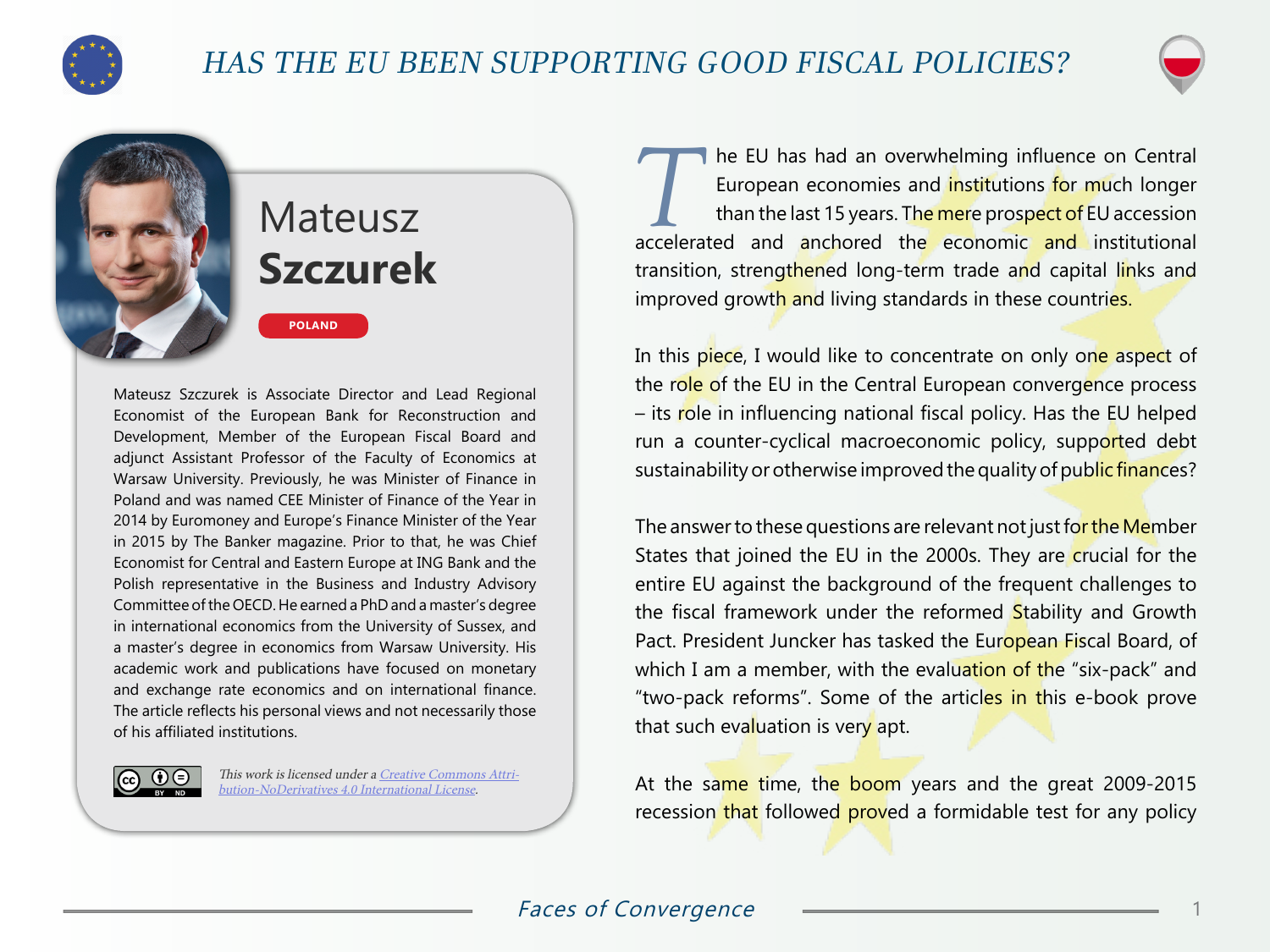



maker and any policy framework. In the turbulence of the last fifteen years there were simply no easy policy choices. Sometimes, matching fiscal sustainability and financial system resilience with macroeconomic stabilisation involved serious compromises. Fortunately, low initial public debt level in most of the Central European countries limited the conflict between stabilisation and market pressure in crisis.

For Poland, EU membership proved a major stabiliser in the fiscal sphere. First, it facilitated higher investment during the crisis. Second, it contributed to the cohesion funded public investment boom, which started for good only after the global financial crisis hit. The state's capacity building related to project selection and management, changes in public procurement rules, the necessary legal framework related to land ownership all took some time following accession. But the EU funds, combined with this state capacity, coupled with the catalyst of the Euro 2012 football championship, proved a formidable force. Counter-cyclical demand stabilisation and a higher quality of public spending came exactly when they were needed. I would not underestimate properly managed EU funds as a powerful policy tool. Figure 1 shows that the investment share in public spending increased the most in countries benefiting from the cohesion funds.

## **Figure 1 Public investment as a share of GDP in 1995-2004 and 2005-2018**



Source: Ameco

Note: The countries are sorted according to the change between 2005-2018 and 1995-2004 with countries exhibiting highest public investment growth on top.

Still, the usefulness of any public investment spending in the role of helping to stabilise an economy is limited by state capacity. The gradual move away from grants to financial instruments in the EU budget places an even larger burden on the member states. The financial structuring and selection of projects will be far more difficult than today. As a consequence, some refinancing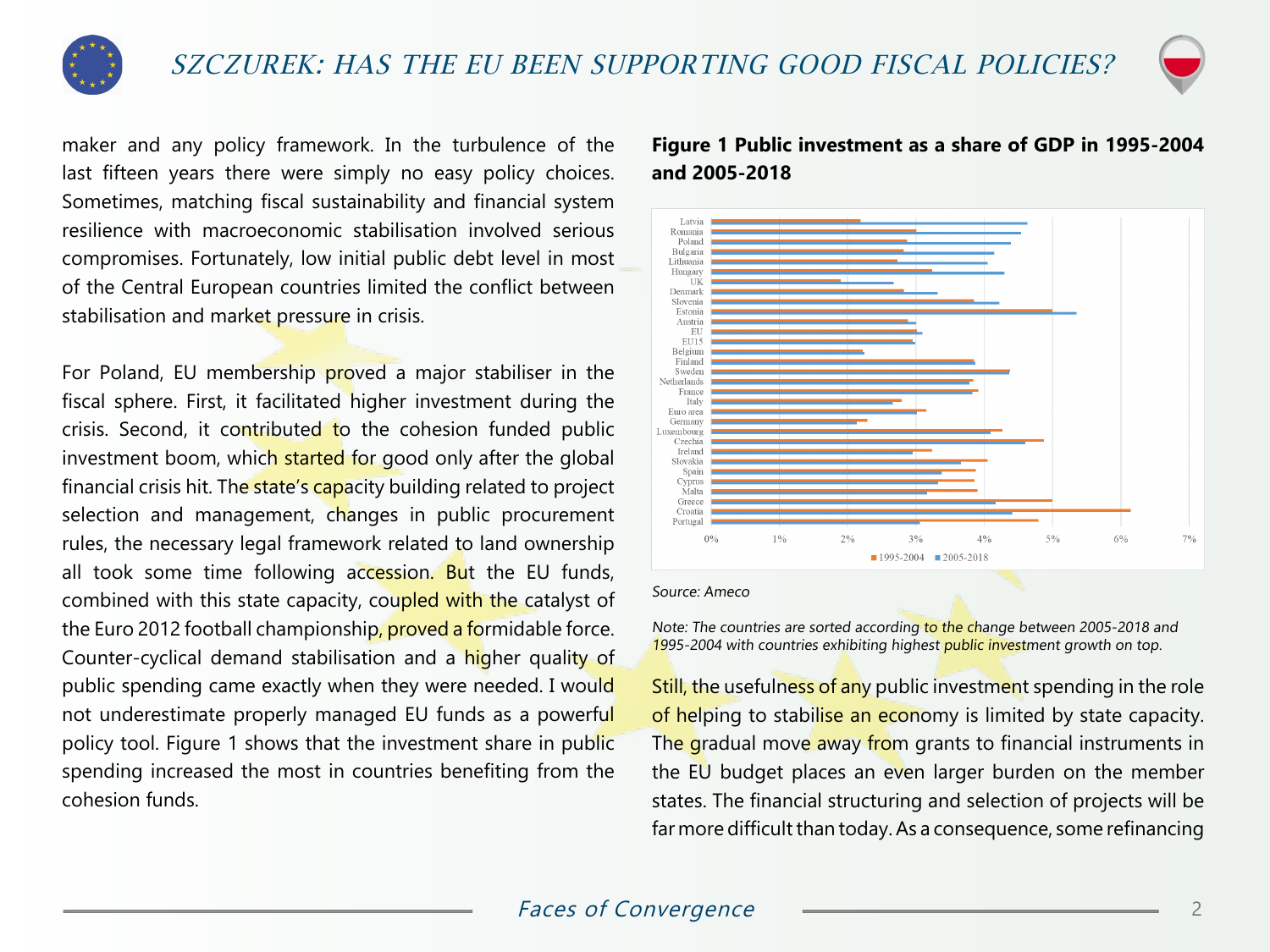



and the sale of bankable existing state assets might be necessary to free up resources for other investments.

The role of broad fiscal policy during the recent crisis is perhaps the most controversial aspect of the macroeconomic framework of the EU. Some researchers accuse the EU fiscal rules of being too pro-cyclical. Others see them as unenforceable and as such not strict enough<sup>1</sup>. The [European Fiscal Board](https://ec.europa.eu/info/publications/assessment-fiscal-stance-euro-area-2019_en) (2018) has been arguing that the fiscal rules to be insufficiently powerful in "good times". It is only in good times thatsanctions could be credible, it is only in good times that the asymmetrical nature of the fiscal rules (only excessively large deficits or spending can be penalised) could unequivocately lead to better macroeconomic policy.

Even though it is true that the SGP sanctions were never imposed upon a member state, it is unfair to say that they do not work. Their power is (or at least was) soft, but still non-negligible. I remember well that in 2013 and 2014, the threat of a freeze of the EU funds was an important element in the budget discussions. Of course, such soft power tends to soften further over time  $$ with each case of a country "getting a free pass", the sanction threat becomes easier to ignore.

Figure 2 shows that the growth of net fiscal expenditure in the countries that joined the EU in the 2000s was much more in line with potential output growth following their membership than prior to EU accession.

## $70$  $\frac{0}{7}$  50  $\frac{11}{8}$  40  $\frac{16}{12}$  30  $820$ 10 nost-2011 Pre accession are-crisi

**Figure 2 Compliance with expenditure rule: percentage of countries joining in 2000s**

Source: Stefano Santocroce and European Fiscal Board (2019), mimeo.

Note: A country is judged as non-compliant if the change in primary expenditure, net of discretionary revenue measures and one-offs and considering investment smoothing is greater than 10yr average potential output growth  $+$  convergence margin  $+$ GDP deflator. EA CEE indicate countries that joined the Euro Area before 2018.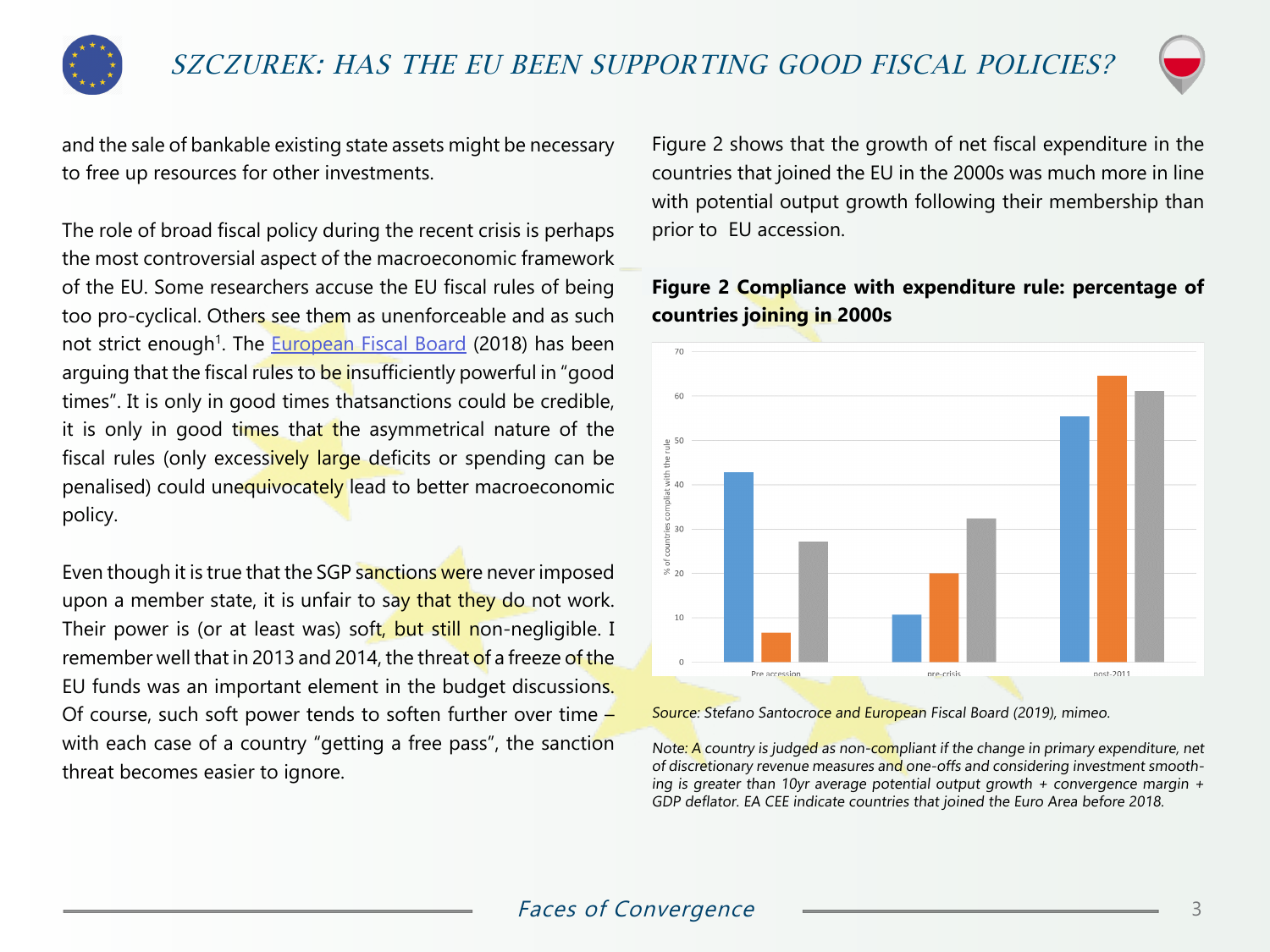



The difference became visible after the crisis and after the introduction of the expenditure benchmark rules (with 60% of the countries compliant with the expenditure rule). The true test of the improvement of the fiscal frameworks comes in good times (let's say post-2015), and here, the results seem to indicate "a qualified success" – 51% of countries managed to keep spending under control with good cyclical revenues.

The national dimension of the EU fiscal rules was an important element of the "six-pack" reforms. The call to give the rules of the SGP a strong underpinning in national legislation (preferably in the constitution) was a reaction to the above-mentioned difficulties being faced by the EU Council and/or the Commission in enforcing the SGP.

In my time as the finance minister, I always resisted the temptation to "blame Brussels" when justifying unpopular decisions. It is a cheap excuse that eventually hits back - Brexit style. While the introduction of the Polish expenditure rule was, to some extent, inspired by the "six-pack", we always marketed it as an own tool (which it was), introduced to safeguard long-term Polish interests. I sincerely hope that this important policy tool survives longer than just one Polish election cycle.

At the same time, the automatic transposition of the entire SGP into national law is not a perfect solution. In order to convincingly say "we do it, because it is good for us and not because we're ordered by the Commission to do it", the rules themselves a) must make sense and b) must be explainable to the public. The 3% Maastricht deficit limit satisfied b), and is now quite well entrenched in national policy debates. Unfortunately, it fails to satisfy a), being too lax in good times and possibly too strict in bad times. At the same time, the complexity of the EU fiscal framework has become overwhelming. Copying SGP regulations ad verbatim into national constitutions was never really an option – not only because even the radically shortened 2019 SGP Vade Mecum remains 108 pages long, but also because interpretations of the rules tend to change rather fast. A case in point was the shift away from structural budget balance towards the expenditure benchmark, itself hampered by legal arrangements in Germany and Lithuania.

A simplification of the rules, keeping the right balance between counter cyclicality, fiscal responsibility and the internal balance of the monetary union; ensuring national ownership while keeping horizontal consistency in place will inevitably involve significant trade-offs. The task of building a resilient fiscal structure of the EU is far from being finished.